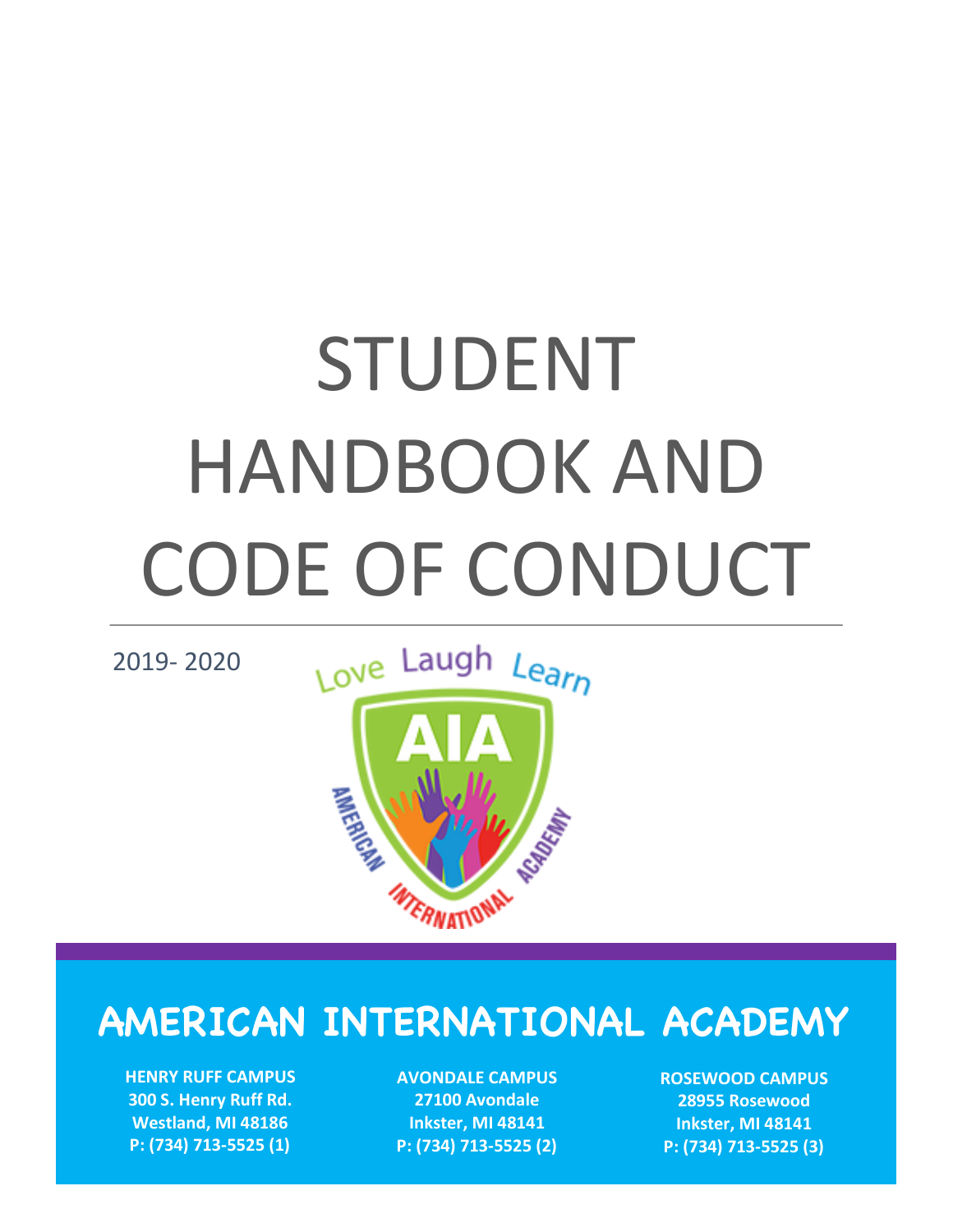

American International Academy Avondale Campus 27100 Avondale Inkster, MI 48141 Phone: (734) 713-5525 (press 2)

Greetings!

Welcome to American International Academy (AIA). We are committed to making a difference in the lives of our students. To ensure a productive and successful school year, we ask that you and your child carefully review and acknowledge receipt of the Student Code of Conduct. The purpose of the Student Code of Conduct is to inform parents and students of the expectations and rules here at AIA. Students are required to follow the policies and procedures of the Student Code of Conduct. Failure to abide by the Student Code of Conduct will result in consequences per the AIA disciplinary policy.

Please take time to read the Student Code of Conduct with your son/daughter, sign, and return the Acknowledgement of Receipt Form. We look forward to a great school year with your support and involvement.

Educationally,

Thomas White

Thomas White, Superintendent **American International Academy**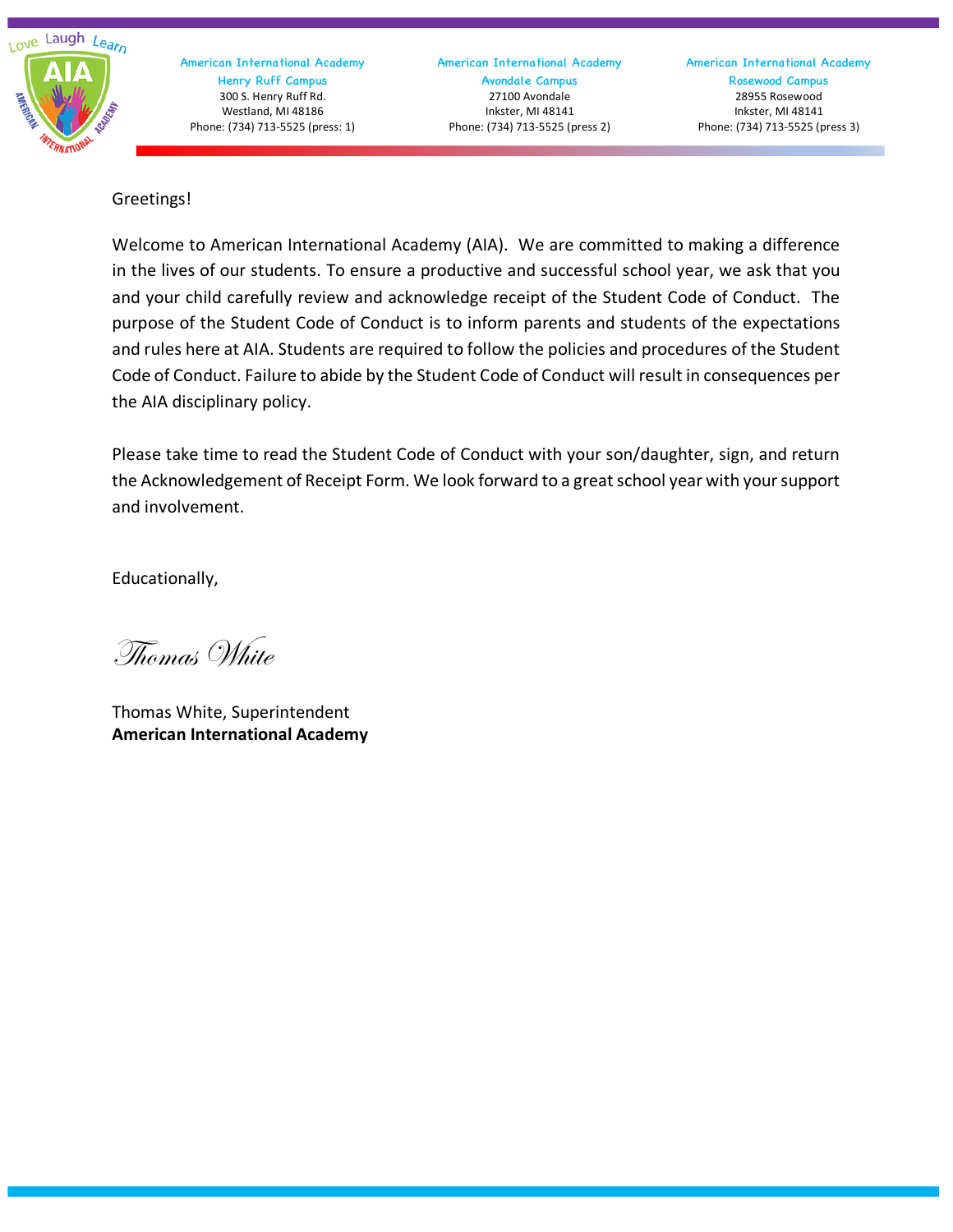

American International Academy Avondale Campus 27100 Avondale Inkster, MI 48141 Phone: (734) 713-5525 (press 2)

American International Academy Rosewood Campus 28955 Rosewood Inkster, MI 48141 Phone: (734) 713-5525 (press 3)

## **Mission Statement**

American International Academy provides high-quality, relevant and varied educational programs and opportunity for the intellectual, cultural, and personal growth for all stakeholders.

# **Vision Statement**

American International Academy promotes cross-culture awareness by honoring and valuing individual differences and supporting the strengths of all individuals to ensure that instruction reflects the realities and diversity of the world.

A.I.A. strives to provide a stimulating learning environment with technological orientation across the whole curriculum, producing successful and productive citizens with a strong moral code.

# **Belief Statements**

Students should be shown LOVE by experiencing great relationships with the school's staff in a safe, nurturing, and needs- fulfilling environment; The school should provide a positive, enjoyable, and engaging educational experience that promotes **LAUGHTER** in the classroom; Every student can **LEARN** and we do not accept failure.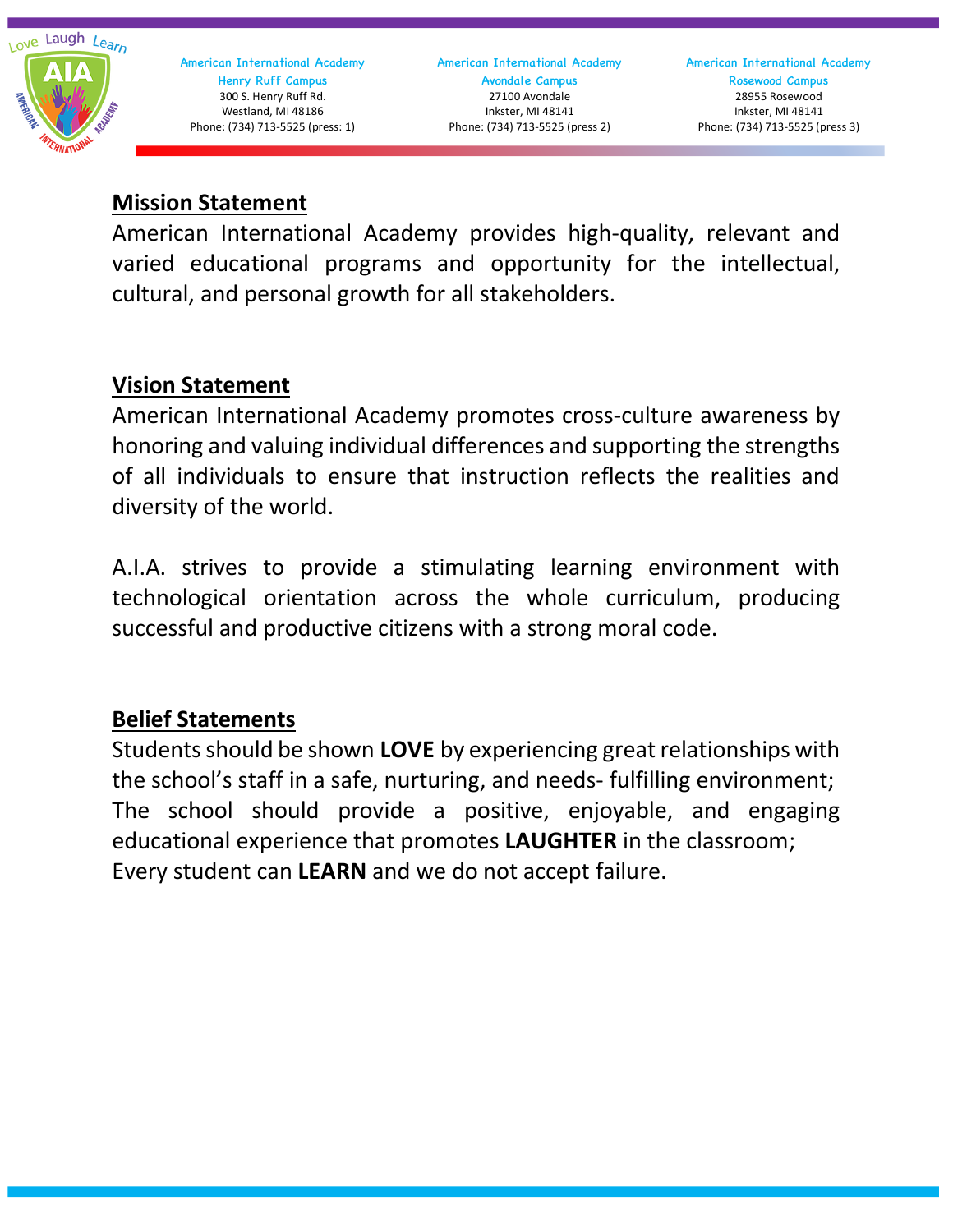

American International Academy Avondale Campus 27100 Avondale Inkster, MI 48141 Phone: (734) 713-5525 (press 2)

American International Academy Rosewood Campus 28955 Rosewood Inkster, MI 48141 Phone: (734) 713-5525 (press 3)

### **STUDENT ENROLLMENT PROCEDURES**

Student(s) will not be considered enrolled and will be unable to attend classes until **ALL** necessary paperwork is complete. Enrollment of students at AIA must include **ALL** of the below listed information and documents:

- o **Enrollment Application**
- o **Birth Certificate**
- o **Immunization Records - Proof of all required immunizations or a valid exemption**
- o **Unofficial/Official copy of Transcripts for High School Students and copy of last Report Card for Middle and Elementary School Students**
- o **Copy of Parent/Guardian Driver's License/Identification Card**
- o **McKinney-Vento form (Homeless Form)**
- o **Current IEP (Special Education Only)**
- o **Photo Release**
- o **Universal Permission Slip for Field Trips**
- o **Internet & Technology Form**
- o **Cell Phone Policy**
- o **Uniform Policy**
- o **Attendance Policy**
- o **Records Release**
- o **Household Information Survey**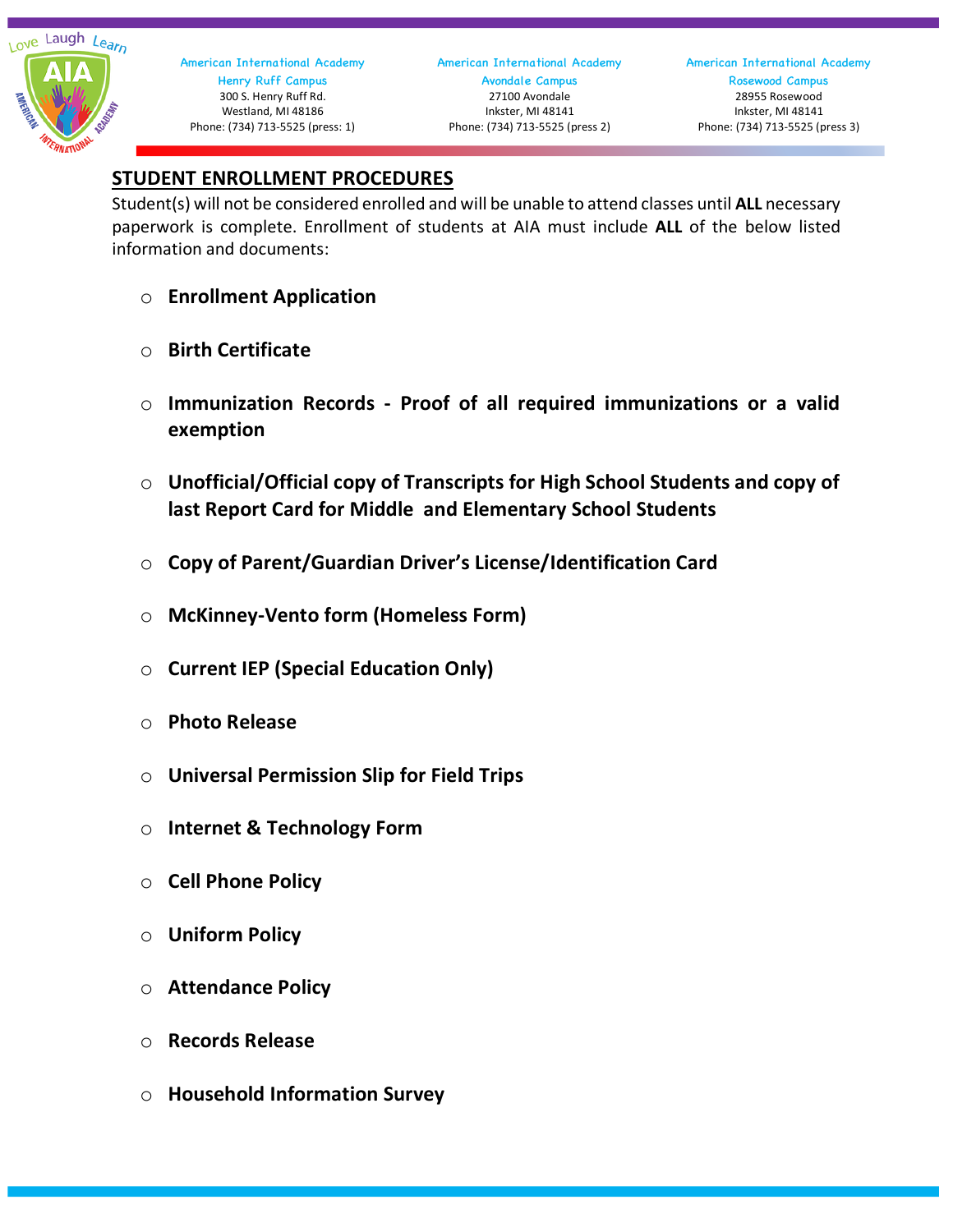

American International Academy Avondale Campus 27100 Avondale Inkster, MI 48141 Phone: (734) 713-5525 (press 2)

#### **ATTENDANCE POLICY**

#### **Attendance Directly Impacts Student Academic Success**

Regular school attendance is required for AIA students. Attendance is vital to the academic and intellectual growth of a student. Absenteeism interrupts the developmental process and interferes with the student's ability to be successful in school. Attendance will be one factor that affects a student's grade.

#### **It's the Law**

Daily attendance of all who are enrolled in Michigan Public Schools is required in accordance with the state law. Section 380.1561 of the revised Michigan School Code states "…every parent/guardian or other person in this state having control and charge of a child between the age of 6 to the child's sixteenth birthday, shall send that child to a public school during the entire school year. The child's attendance shall be continuous and consecutive for the school year fixed by the school district in which the child is enrolled. A child becoming 6 years of age before December 1 shall be enrolled on the first school day of the following school year in which the child's sixth birthday occurs." Students and parents/guardians are expected to adhere to the specific attendance rules of their buildings. **Violation of attendance rules resulting in excessive or patterned absence will be referred to the Wayne County Prosecutors office for the purpose of criminal prosecution (Michigan Compiled Law 380. 1599).**

#### **Attendance Interventions and Parent Notifications**

Parents of children who have 2 to 3 consecutive unexcused absences in a calendar week will be contacted by telephone for a conference regarding the attendance issue and offered resources and assistance from AIA to ensure children are able to attend school regularly and on time.

#### *Parents are responsible for keeping contact information current including contact numbers and individuals to be contacted, street address, city and zip code (so that the school is able to notify them of attendance and other important issues).*

#### **Excessive Absences of 10 Consecutive School Days**

Students who are absent for 10 consecutive unexcused days of school will be dropped from the AIA enrollment and parents will be notified by certified mail that the student has been dropped. The Wayne County Prosecutor's Office will be notified at this time (unless parents can present documentation proving that the student has been enrolled in another school district or produce valid documentation to excuse the absences).

#### **Excused Absences**

The Academy considers the following factors to be reasonable excuses for "time missed" (time missed refers to absence or tardiness) from school: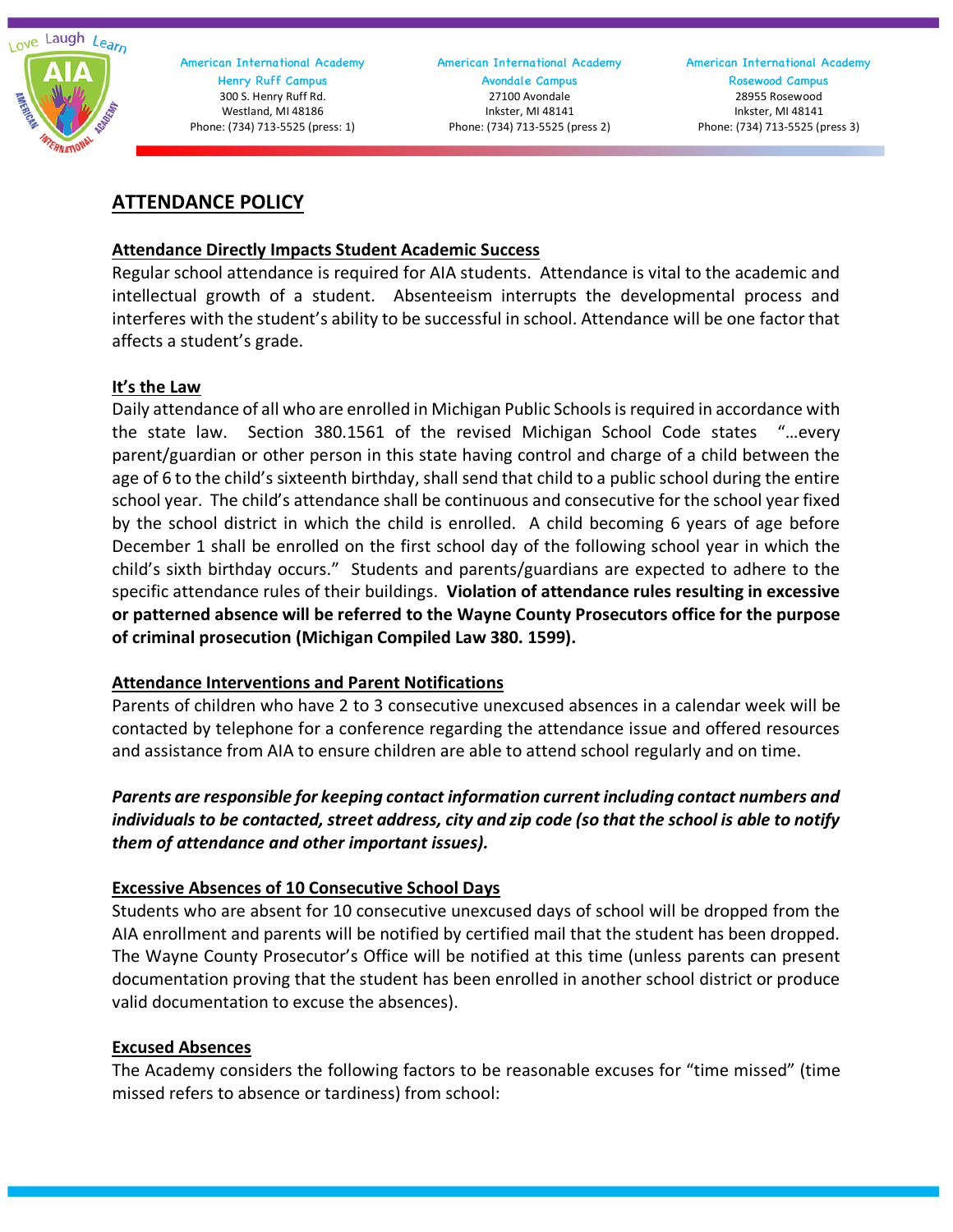

American International Academy Rosewood Campus 28955 Rosewood Inkster, MI 48141 Phone: (734) 713-5525 (press 3)

- 1. Illness
- 2. Professional appointments
- 3. Recovery from accidents
- 4. Required court attendance
- 5. Death in immediate family
- 6. Observation or celebration of a bona fide religious holiday
- 7. Other good cause as may be acceptable to the school administrator

#### **Proper documentation for excused absences**

Documentation to excuse absences includes medical documentation from a hospital or doctor, youth detention facility or an officer of the court, etc. **Notes from home are not considered valid for excusing excessive absences.**

#### **Parent responsibility for documenting excused absences**

Parents/guardians are responsible for providing the Academy with a valid excuse for any absence/tardiness of their child by any of the following methods:

- 1. Accompanying the child to school upon his or her return and providing proper documentation to address an absence
- 2. Sending a doctor's note, court documentation or other appropriate documentation to school with the student upon his or her return to school stating the reason for the absence within 72 hours of the student returning to school. Only proper documentation will constitute an excused absence. It will be at the discretion of the administration to accept excuses with the exception of hospitalization and incarceration.
- 3. Mailing proper documentation to the academy addressing the absence.

#### **Make-up Work for Excused Absences and Tardiness**

A student must contact his/her teacher(s) regarding make-up work, tests, or quizzes upon returning to school after an absence.

Students who have excused absences (with proper documentation) shall be allowed to make up work for full credit. Make-up work must be returned within 2 days of a short-term absence to receive full credit. Any work turned in after the due date will not receive full credit. Tests and quizzes must be made up at the discretion of the teacher. Long-term absences will be addressed at the discretion of School Administration.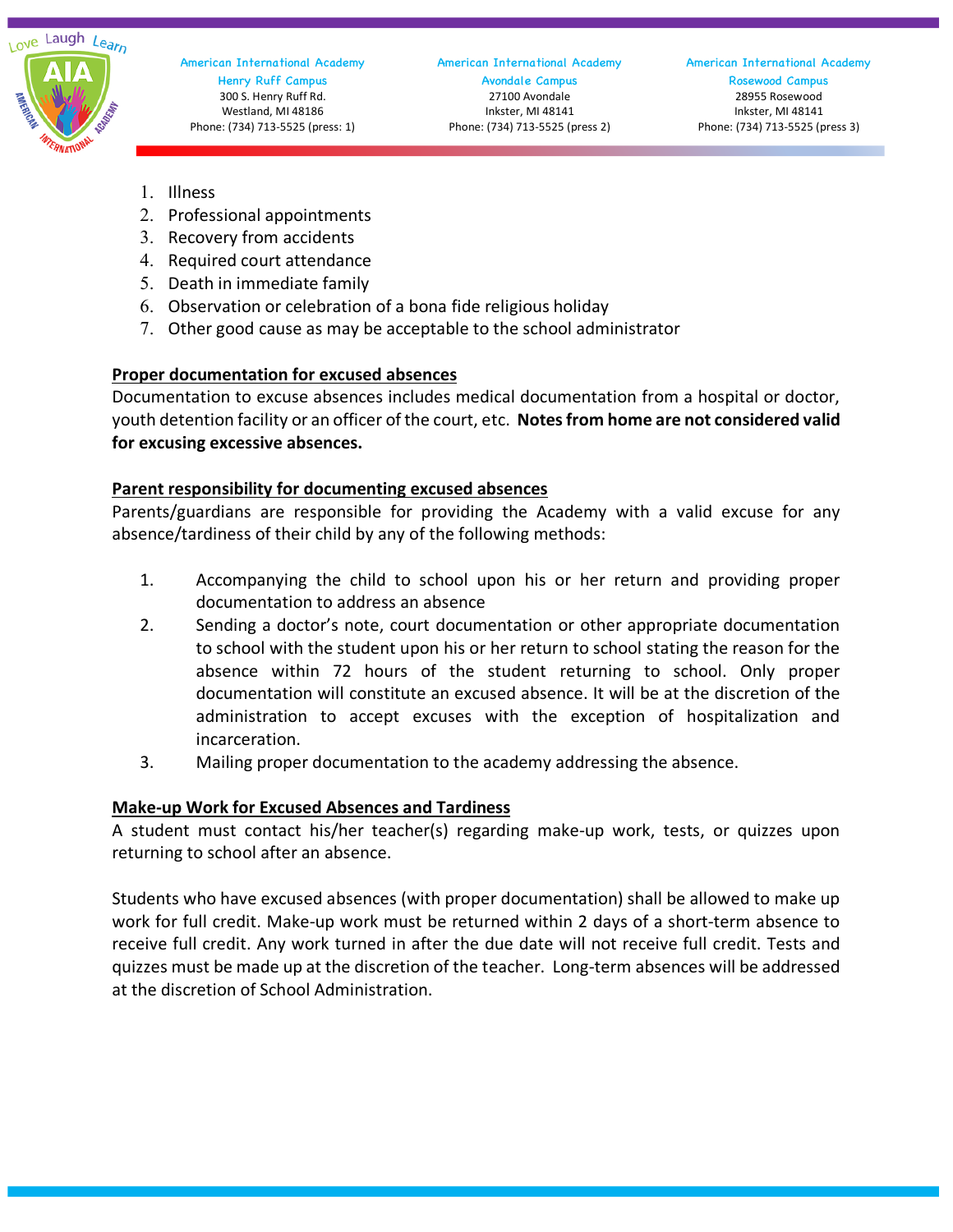

#### **RESPONSIBILITIES**

#### **Students will:**

- Arrive at school each day on time in complete uniform.
- Arrive to each class on time, with the necessary school supplies, and be prepared to learn.
- Do their best in each class and complete assignments.
- Display good citizenship in the A.I.A Professional Learning Community by respecting the right of all students to learn and through positive and appropriate participation in all learning environments inside and outside of the classroom.
- Be aware of and follow all school rules, policies and expectations (See Student Code of Conduct).
- Accept responsibility and consequences for their decisions and actions.
- Show respect for school property, staff, and peers to maintain a safe, clean, and desirable learning environment
- Utilize additional resources and services that will help to ensure academic success.

#### **Parents/Guardians will:**

• Abide by the Parent and Community Involvement Policy.

#### **Our staff will:**

- Create a safe, welcoming, and positive learning environment for students and parents.
- Establish relationships with parents and students that foster the belief that all students can and will learn.
- Provide well-planned, rigorous, relevant and engaging instruction for students daily.
- Utilize student data to guide and adjust instruction and allocate resources.
- Engage in regular two-way communication with parents and students regarding academic, behavioral, and social progress.
- Provide the school rules, policies, expectations and consequences to parents and students in multiple mediums that are easy to access and understand.
- Be transparent regarding all appropriate school matters.
- Provide additional resources and services to students and families to help ensure academic success.
- Hold parent teacher conferences three times a year and discuss student progress and challenges.
- Show mutual respect for students, parents, and colleagues.
- Establish and maintain consistent, orderly and fair classroom, hallway, and lunchroom practices that are within the guideline of school policies and procedures.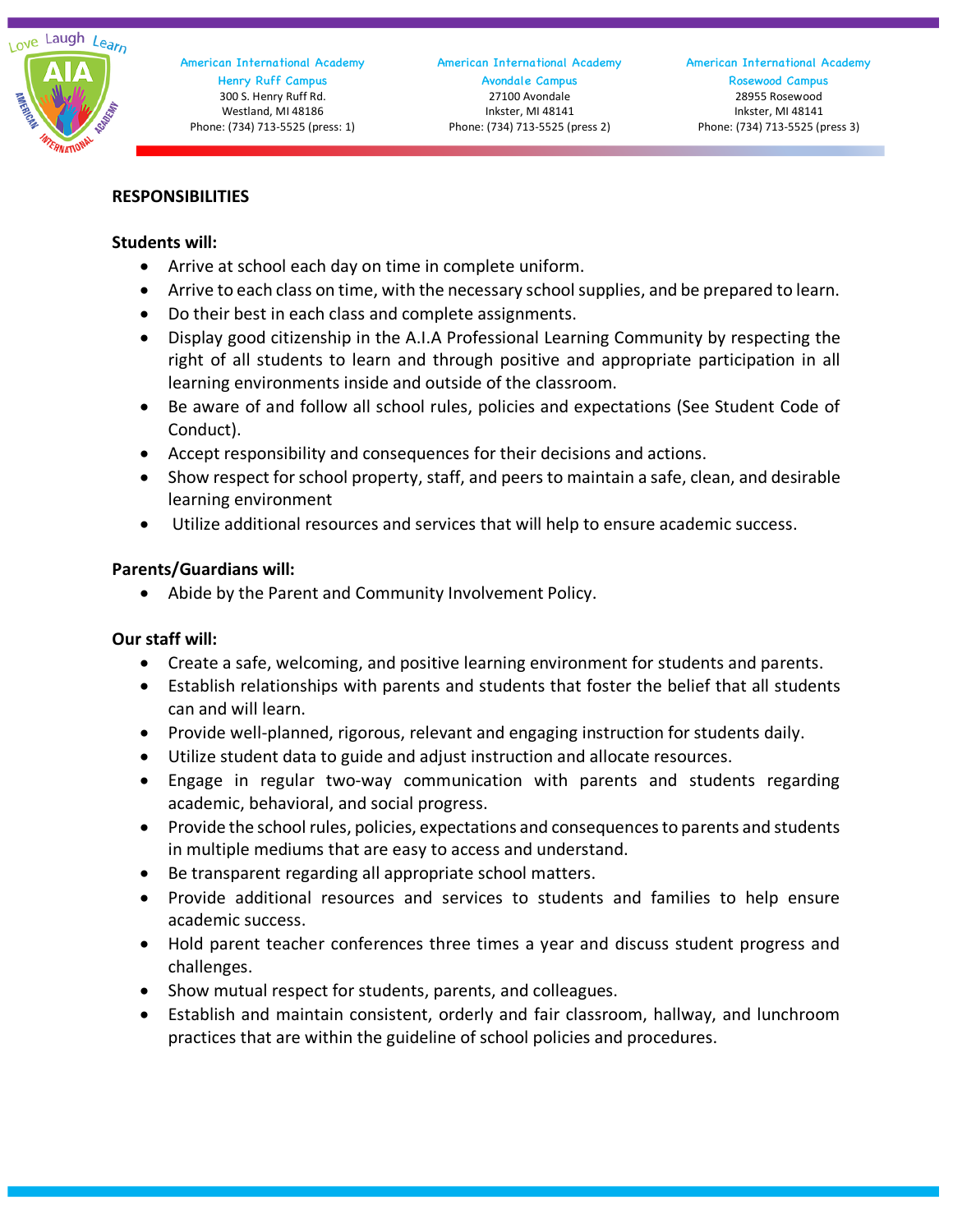#### **SCHOOL EXPECTATIONS**

- 1. We will:
	- remain in our seats
	- raise our hand and wait to be called upon to speak
	- work quietly
	- listen attentively and follow directions the first time given
	- refrain from making disruptive noises
	- not bring toys, candy, gum, pop, radios, or electronic games and devices to class
	- be prepared to participate in class discussions
	- not talk in hallways while classes are in session or engage in behavior that disrupts the school environment
- 2. We will:
	- keep desks, classrooms, lavatories, hallways, and cafeteria clean and neat
	- write using only blue or black ink or pencil
	- write only on appropriate surfaces
	- be responsible for books and other instructional materials
	- use paper and school supplies wisely
	- not take other's property
- 3. Students will:
	- use good manners
	- use appropriate language
	- not argue with staff members
	- be kind to one another: no teasing, insulting, or name calling.
- 4. Students will:
	- keep hands and feet to themselves, no shoving, pushing, fighting, or verbal abuse
	- walk in school while traveling to and from classes
	- enter and exit the building in an orderly manner

These rules will be strictly enforced. This is to ensure that each student will have the opportunity to receive the highest level of education in an atmosphere that motivates and stimulates learning.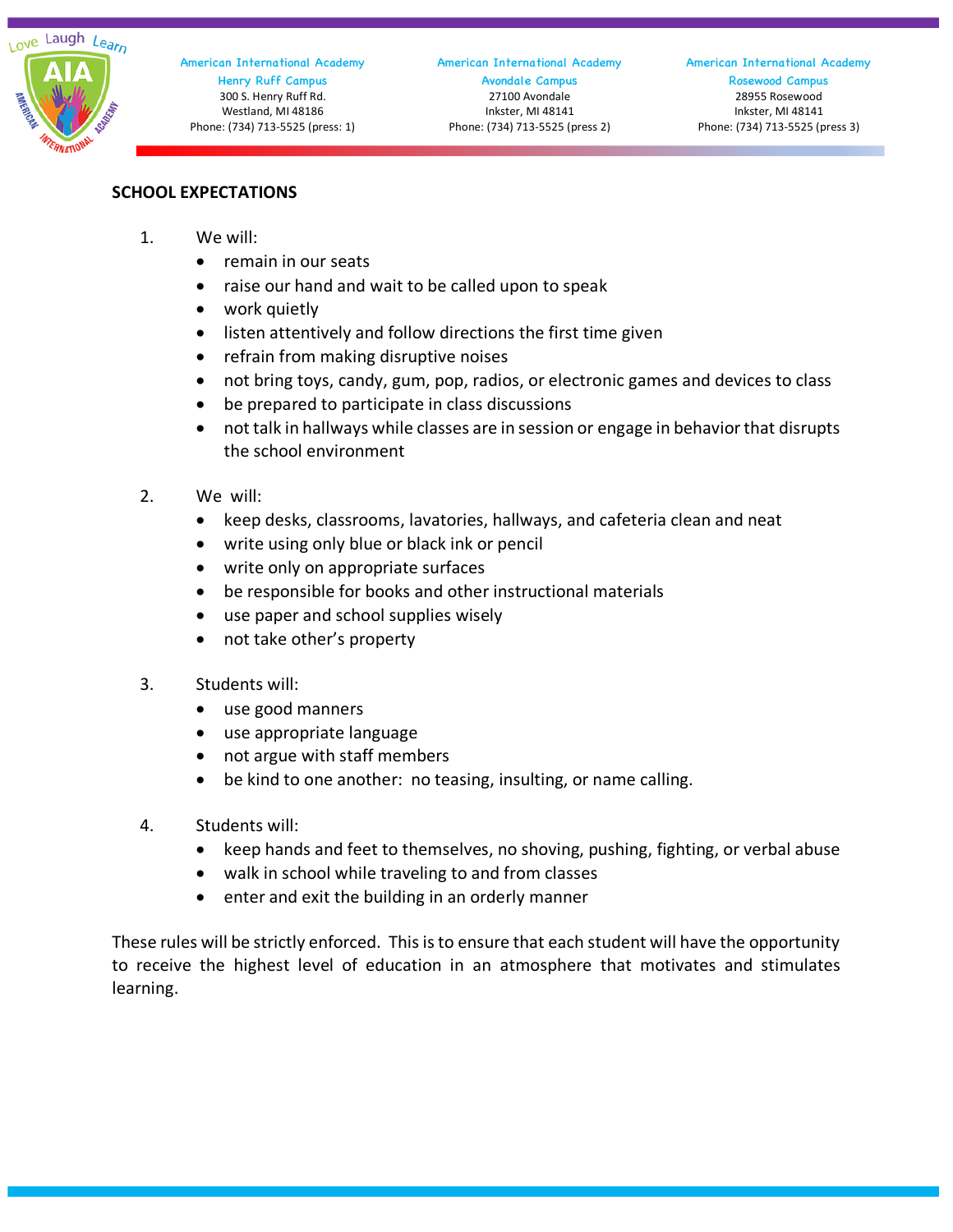

#### American International Academy Avondale Campus 27100 Avondale Inkster, MI 48141 Phone: (734) 713-5525 (press 2)

American International Academy Rosewood Campus 28955 Rosewood Inkster, MI 48141 Phone: (734) 713-5525 (press 3)

#### **Progress Reports**

Teachers will report the progress of all students. Progress reports will be given to the parents/guardians at Parent/Teacher conferences or mailed to the student's home afterward.

#### **Grading Scale**

Grades are not given, they are earned. Students in grades K – 2 are evaluated on a competency/proficiency scale

The grading scale for students in grades 3 - 10 is as follows:

100-90 A 89-80 B 79-70 C 69-60 D Below 59 F

.

#### **Parent Conferences**

Conferences between the faculty and parents/guardians are scheduled three times per year. However, conferences may also be scheduled on an individual basis by contacting the specific teacher to arrange a meeting.

#### **Textbooks**

Textbooks are assigned to students at the beginning of each school year. The school assumes no responsibility for the security of textbooks or materials assigned to students. The cost to replace books damaged, lost, or destroyed are the sole responsibility the parent. A replacement text cannot be issued until this fee has been paid.

#### **Homework Policy**

Homework will be assigned to students on a regular basis. The purpose of homework is to practice skills and acquire knowledge to achieve grade-level proficiencies.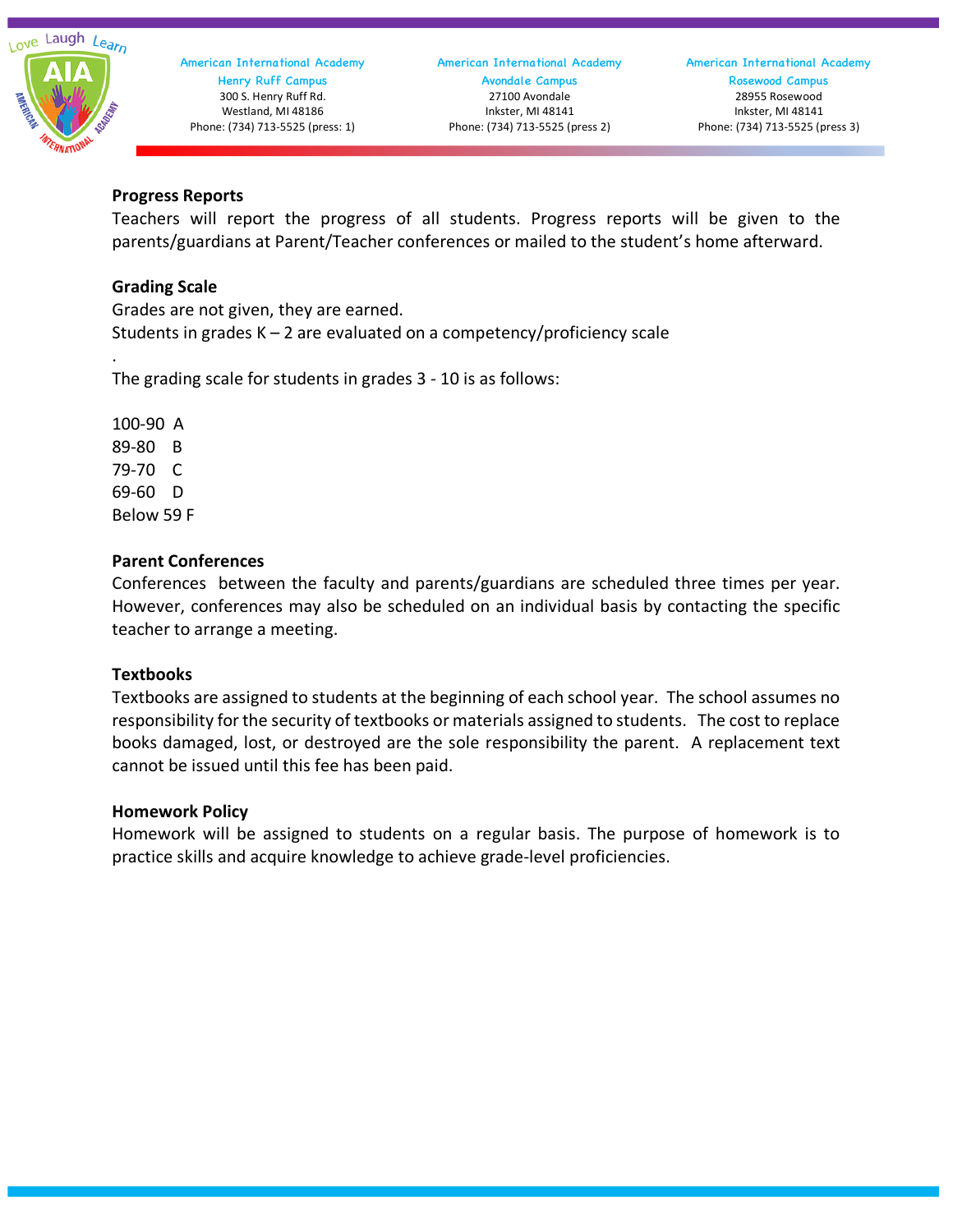

#### **SCHOOL ACTIVITIES**

#### **Assemblies**

Assembly programs and speakers/presenters are designed to supplement the educational process. Students are asked to move to and from assemblies in an orderly manner. Students who cannot accept a standard of behavior will be removed from the assembly for appropriate disciplinary action.

#### **Athletic Eligibility**

Students who wish to participate in the MHSAA interscholastic program must meet the eligibility guidelines of the Academy and must present proof of a sports physical completed during the current school year.

#### **Field Trips**

Field trips should be a learning experience and will contribute to the students' learning process. All students will be subject to behavior and safety standards as outlined in the Code of Conduct. Any student going on a field trip must have a permission slip signed by a parent or guardian.

#### **ACADEMIC CODE**

AIA strives to provide a positive learning environment for all students. In order to assist your child in achieving this, we ask parents/guardians to partner with us in your child's educational journey. We strongly encourage the following:

- Completion of homework
- Completion of daily assignments
- Studying for tests
- Completion of assigned projects
- Consistent effort which includes being prepared for class with the required materials
- Consistent attendance
- Positive attitude toward learning and interpersonal relationships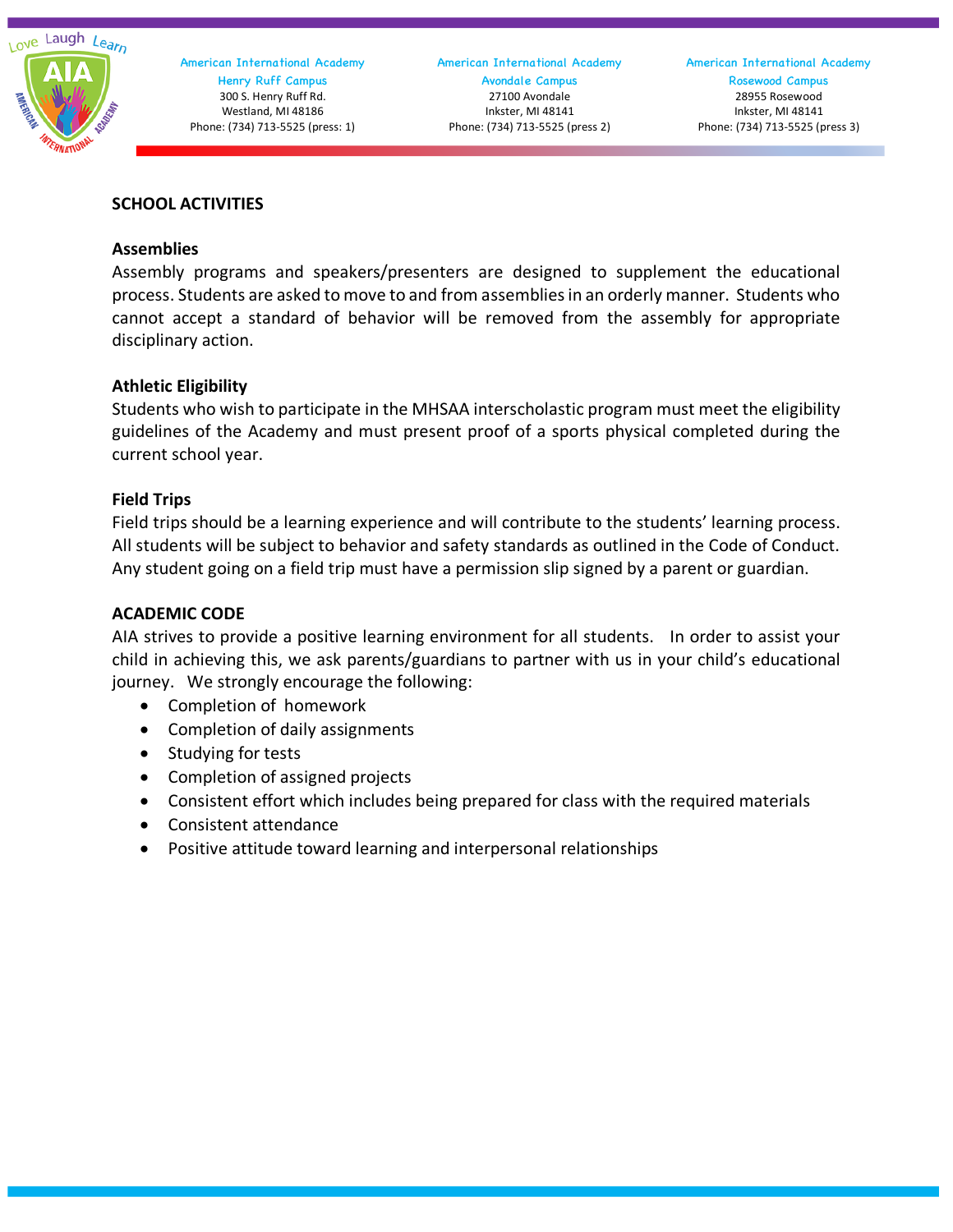Love Laugh Learn

 American International Academy Henry Ruff Campus 300 S. Henry Ruff Rd. Westland, MI 48186 Phone: (734) 713-5525 (press: 1)

American International Academy Avondale Campus 27100 Avondale Inkster, MI 48141 Phone: (734) 713-5525 (press 2)

American International Academy Rosewood Campus 28955 Rosewood Inkster, MI 48141 Phone: (734) 713-5525 (press 3)

#### **UNIFORM POLICY**

The Academy's mission is to teach students the basic skills necessary to succeed in a global market. Students must be taught how to thrive in this economy. Appearance is important. A well-groomed and well-dressed person exudes confidence and that they are capable, energetic and prepared to succeed. The dress code reinforces the educational lesson that in order to be a successful participant in our world, you must think, act, and dress for success.

A strict dress code enhances learning and encourages a positive school and learning environment. The uniform reflects the standards of the school and a visible reminder to students of these standards.

Casual days are earned by students and will be announced in advance. On these days, students will not be required to dress in uniform. On some of these days, there are specific themes while others are complete "dress-down" days. Students will be given specific guidelines as to the clothing that they can wear. Torn/ripped pants and tops are never allowed. Students will not be allowed to wear any open-toed shoes including flip flops or athletic slip-ons at any time.

- 1. Students will not be allowed to enter the building without proper uniform.
- 2. The American International Academy- Henry Ruff Lower Elementary (grades K-  $2^{nd}$ ) campus uniform consists of:
	- red polo shirt or shirt with a collar
	- black pants, skirts, skorts, or jumpers. **(Pants must be sized to fit, not tightfitting, no sagging, no jeans)**
	- Shoes must be solid black, red, or white.
- 3. The American International Academy- Avondale Upper Elementary (grades  $3^{rd}$  6<sup>th</sup>) campus uniform consists of:
	- red polo shirt or shirt with a collar
	- black pants, skirts, skorts, or jumpers. **(Pants must be sized to fit, not tightfitting, no sagging, no jeans)**
	- Shoes must be solid black or white.
	- •
- 4. The American International Academy- Rosewood Middle School (7<sup>th</sup>-8<sup>th</sup>) campus uniform consists of:
	- black polo shirt or shirt with a collar
	- black or khaki pants, skirts, skorts, or jumpers. **(Pants must be sized to fit, not tight-fitting, no sagging, no jeans)**
	- Shoes must be solid black or white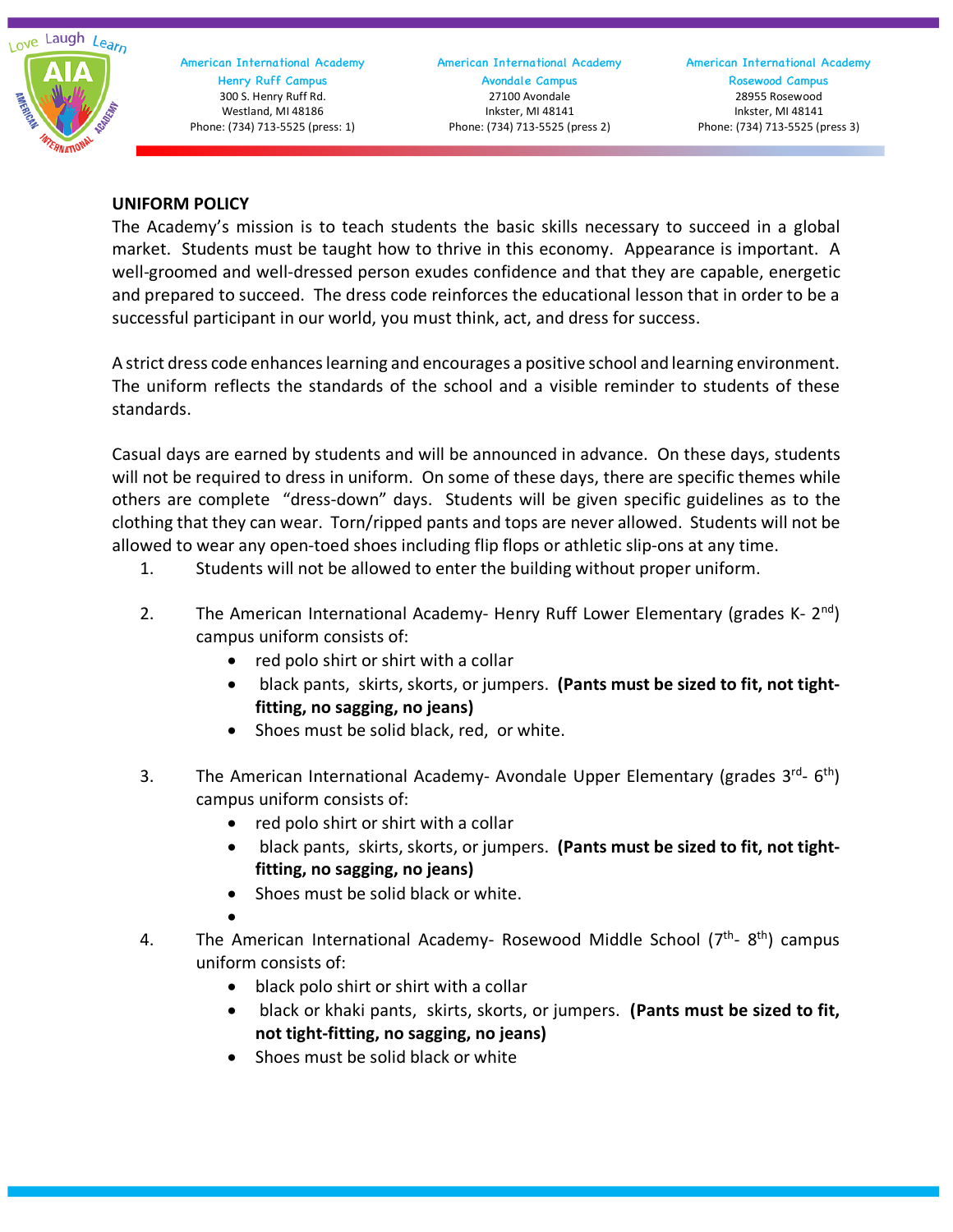

- 5. The American International Academy- Rosewood High School (grades 9<sup>th</sup>- 12<sup>th</sup>) campus uniform consists of:
	- maroon polos or shirts with collars (grades  $9^{th}$   $11^{th}$ )
	- grey polos or shirts with collars (grade  $12^{th}$ )
	- black or khaki pants, skirts, skorts, or jumpers. **(Pants must be sized to fit, not tight-fitting, no sagging, no jeans)**
	- Shoes must be solid black, maroon, or white
- 6. Belts must be worn with slacks and must be black or solid color
- 7. Field-trip uniform:
	- $\bullet$  K 6th Red shirt/ black pants/ skirt
	- $\bullet$  6<sup>th</sup> 8<sup>th</sup> Black shirt/ black or khaki pants/ skirt
	- $\bullet$  9<sup>th</sup> 11<sup>th</sup>-Maroon shirt/ black or khaki pants/ skirt
	- $\bullet$  12<sup>th</sup>- Grey shirt/ black or khaki pants/ skirt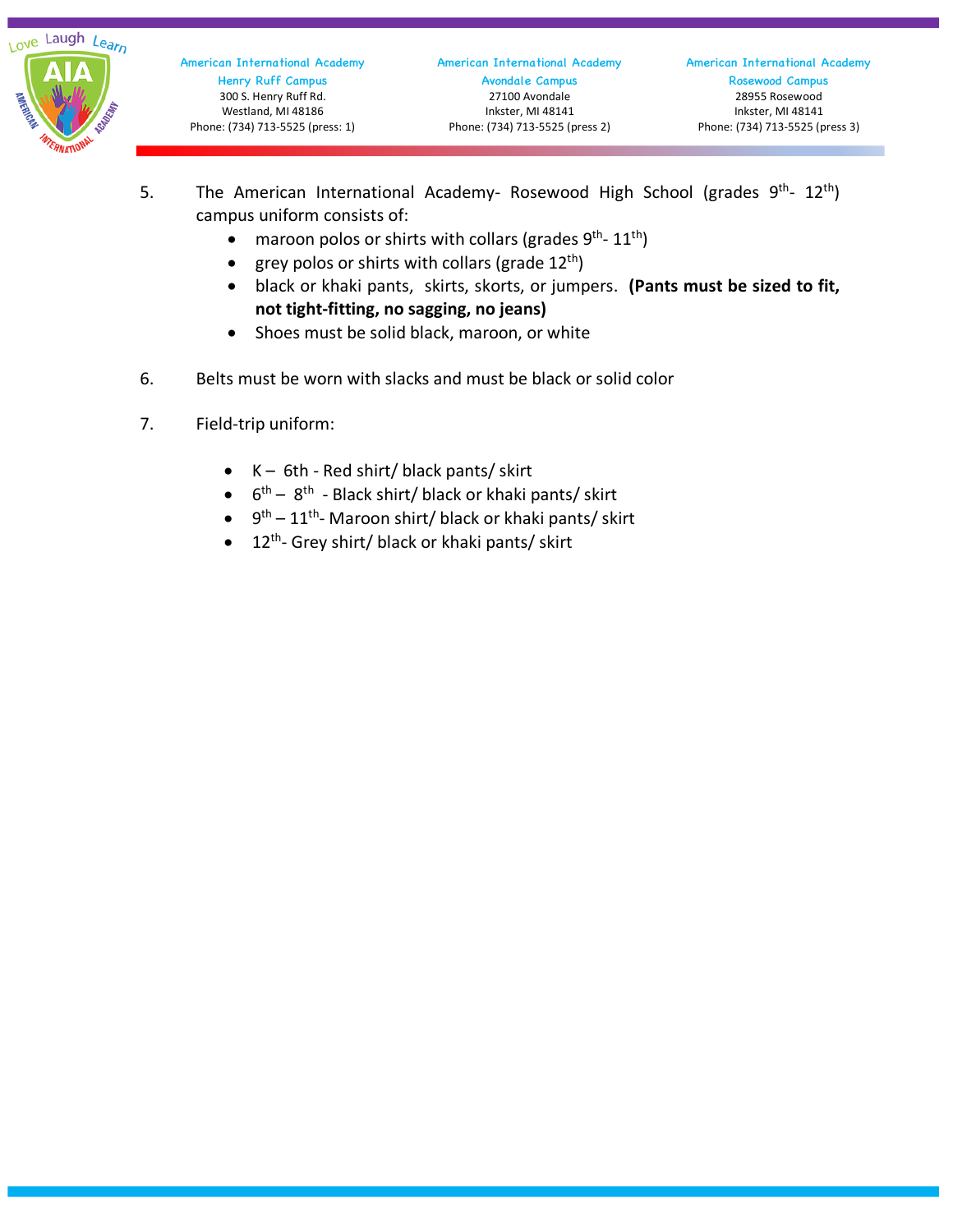

#### **PERSONAL PROPERTY POLICY**

AIA **will not** be held liable or responsible for replacing, repairing or locating items including but not limited to the following:

- Cell phones
- Jewelry
- Designer purses, coats or bags
- Electronic games

#### **Selling or Buying of Personal goods**

- 1. Students are not permitted to sell personal items on school property (examples include: candy, snacks, etc.).
- 2. Any student caught selling or buying these goods will be disciplined.
- 3. If a student is caught selling personal goods, the goods will be confiscated by school staff.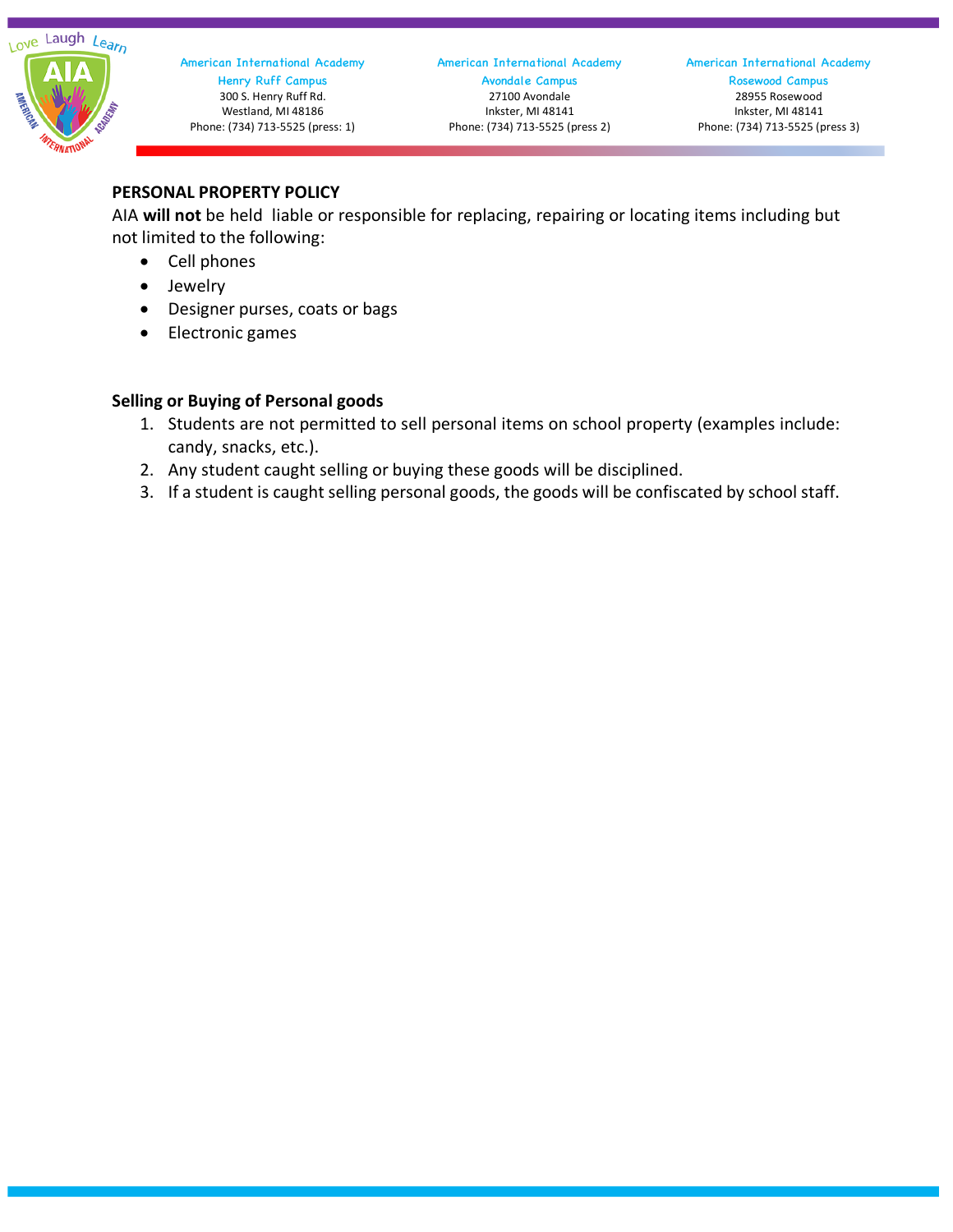

American International Academy Avondale Campus 27100 Avondale Inkster, MI 48141 Phone: (734) 713-5525 (press 2)

#### **GENERAL INFORMATION- RULES AND REGULATIONS:**

#### **School Closings**

All school closings are reported to local radio and television stations. If classes are cancelled due to inclement weather or other emergency, you can get the information from:

- WDIV (Channel 4) news
- WJBK (Fox Channel 2) news
- WXYZ (Channel 7) news.

Please do not call the school. A robo-call will be initiated when school has been closed. **Please make sure your phone contact information is up to date so that you can receive this call.**

#### **Lunch**

AIA is a closed campus. Students cannot leave for lunch. Hot lunches are provided to all students through the Federal Free and Reduced Lunch Program.

#### **After-School Activities**

Students not participating in an after- school activity must leave the school at their scheduled dismissal time. All students participating in after-school activities must be picked up by 6:00 pm or immediately after the activity.

#### **Visitors**

All visitors must report to the main office of the school and sign in to the visitor's log.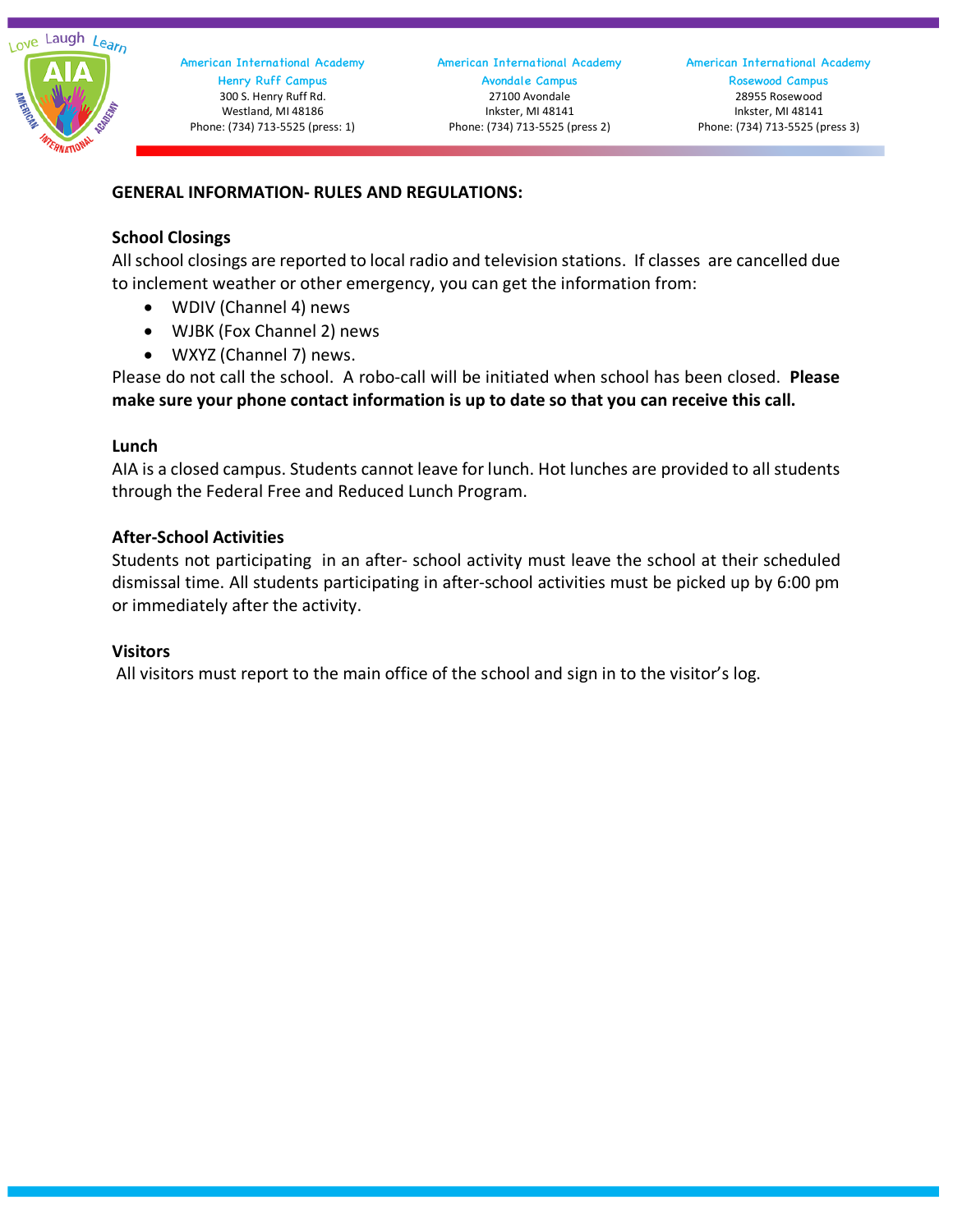Love Laugh Learn

 American International Academy Henry Ruff Campus 300 S. Henry Ruff Rd. Westland, MI 48186 Phone: (734) 713-5525 (press: 1)

#### American International Academy Avondale Campus 27100 Avondale Inkster, MI 48141 Phone: (734) 713-5525 (press 2)

American International Academy Rosewood Campus 28955 Rosewood Inkster, MI 48141 Phone: (734) 713-5525 (press 3)

#### **PROGRESSIVE BEHAVIOR CODE FOR STUDENTS**

The mission of American International Academy is to provide students with a clean, safe, and healthy learning environment. Any behavior which endangers students, staff, or others on the grounds of the Academy, or disrupts the school environment is prohibited and is cause for disciplinary actions up to and including immediate suspension and/or expulsion. **Suspension** is the temporary removal from the Academy for acts that are prohibited but not illegal. During the suspension, students may not come on school property or participate in any school-related activities. The length of the suspension may be from one (1) to ten (10) days depending on the circumstances and the discretion of the administrator or dean. **Expulsion** is the permanent removal from the Academy for acts that are illegal or for having repeated suspensions for certain prohibited acts. These types of behavior include, but are not limited to, the following:

- **CLASS 1 OFFENSES: DISRUPTIVE CONDUCT**
- **CLASS 2 OFFENSES: ILLEGAL CONDUCT**
- **CLASS 3 OFFENSES: VIOLENT CONDUCT**

#### **CLASS 1 OFFENSES**:

Class 1 Offenses are noted as disruptive conduct and will not be tolerated. Students may be referred to an administrator or dean of students for the violation of a classroom or school rule that is not serious enough to warrant a suspension. Students who repeatedly engage in disruptive or inappropriate behaviors will be subject to disciplinary action up to and including suspension.

Types of Class 1 offenses include:

- 100. **Insubordination** Direct defiance or refusal to obey the reasonable directions of authorized school officials
- 101. **Excessive Profanity/ Verbal Abuse** Name calling, excessive profanity, racial or ethnic slurs or derogatory statements that disrupt the school program
- 102. **Loitering/ Trespass** Being in or on school grounds/ property while suspended or without the permission of the administration other than at an officially designated time
- 103. **Truancy** Unexcused absences from classes and homeroom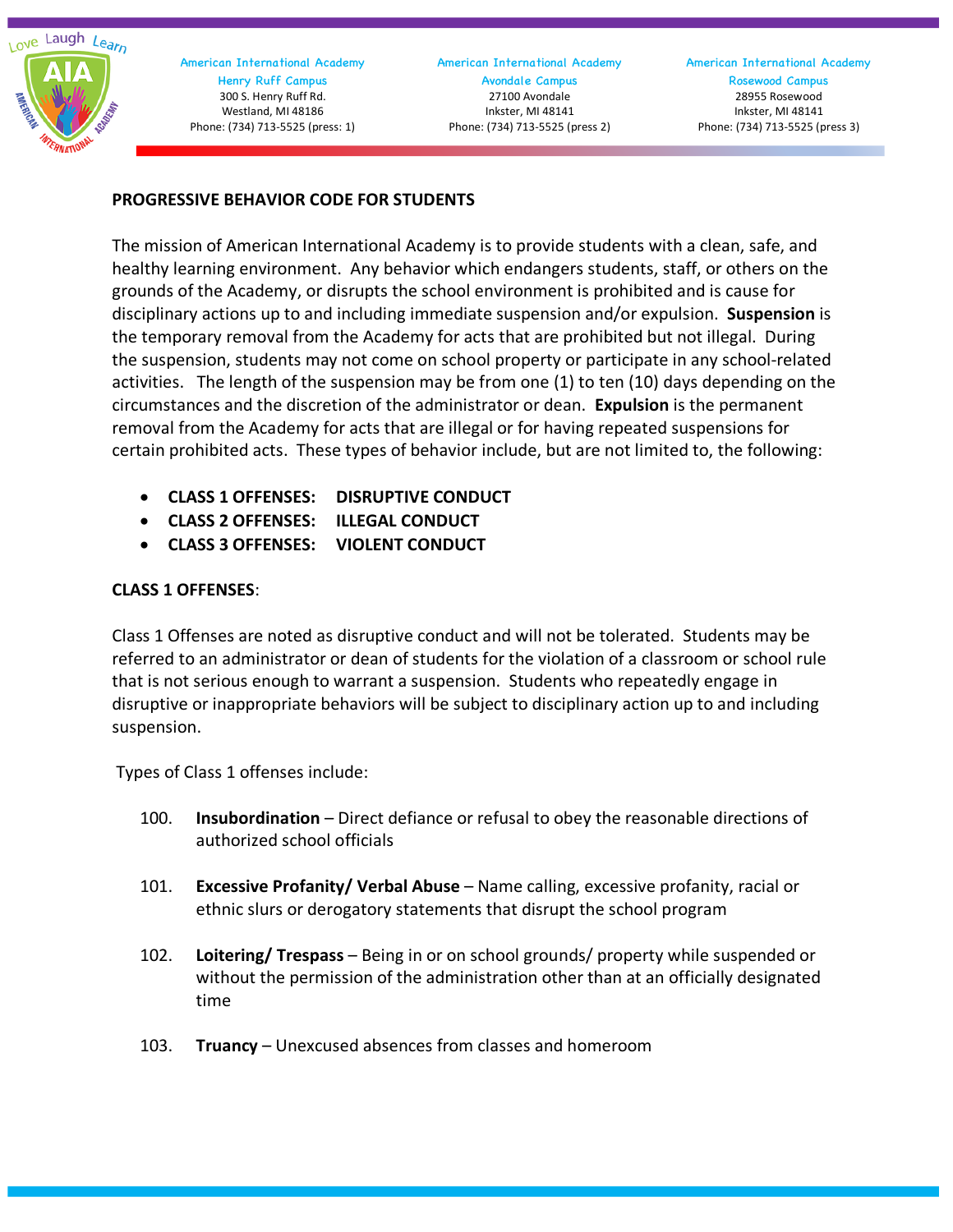

- 104. **Smoking or Gambling on School Property** Use or possession of tobacco and/or tobacco vaping items or participation in games of chance or skill for money or profit
- 105. **Possession of Electronic Devices** Possession of electronic devices while in school such as cell phones, radios, CD players, etc.; Devices will be confiscated by the school staff and returned only to parent/ guardian

#### **CLASS 2 OFFENSES**:

Class 2 Offenses are noted as illegal conduct and will not be tolerated. Students will be referred to an administrator or dean of students for illegal conduct. Students who have engaged in illegal behavior will be subject to disciplinary action up to and including suspension/ expulsion. These acts include but are not limited to:

- 200. **Repeated and/or Severely Disruptive Conduct**
- 201. **Fighting**
- 202. **Burglary, Theft, Robbery, Larceny, Stealing**
- 203. **Dishonesty**
- 204. **Vandalism or Destruction of Property of School or Others**
- 205. **Harassment**
- 206. **Gambling**
- 300. **Destruction of School Property**

#### **CLASS 3 OFFENSES**:

Class 3 Offenses are noted as violent conduct and will not be tolerated.

301. **Arson** – The willful and malicious burning or attempting to burn any part of the school building, property belonging to, rented by or on loan to the school, or property (including automobiles) of persons employed by the school or in attendance at the school.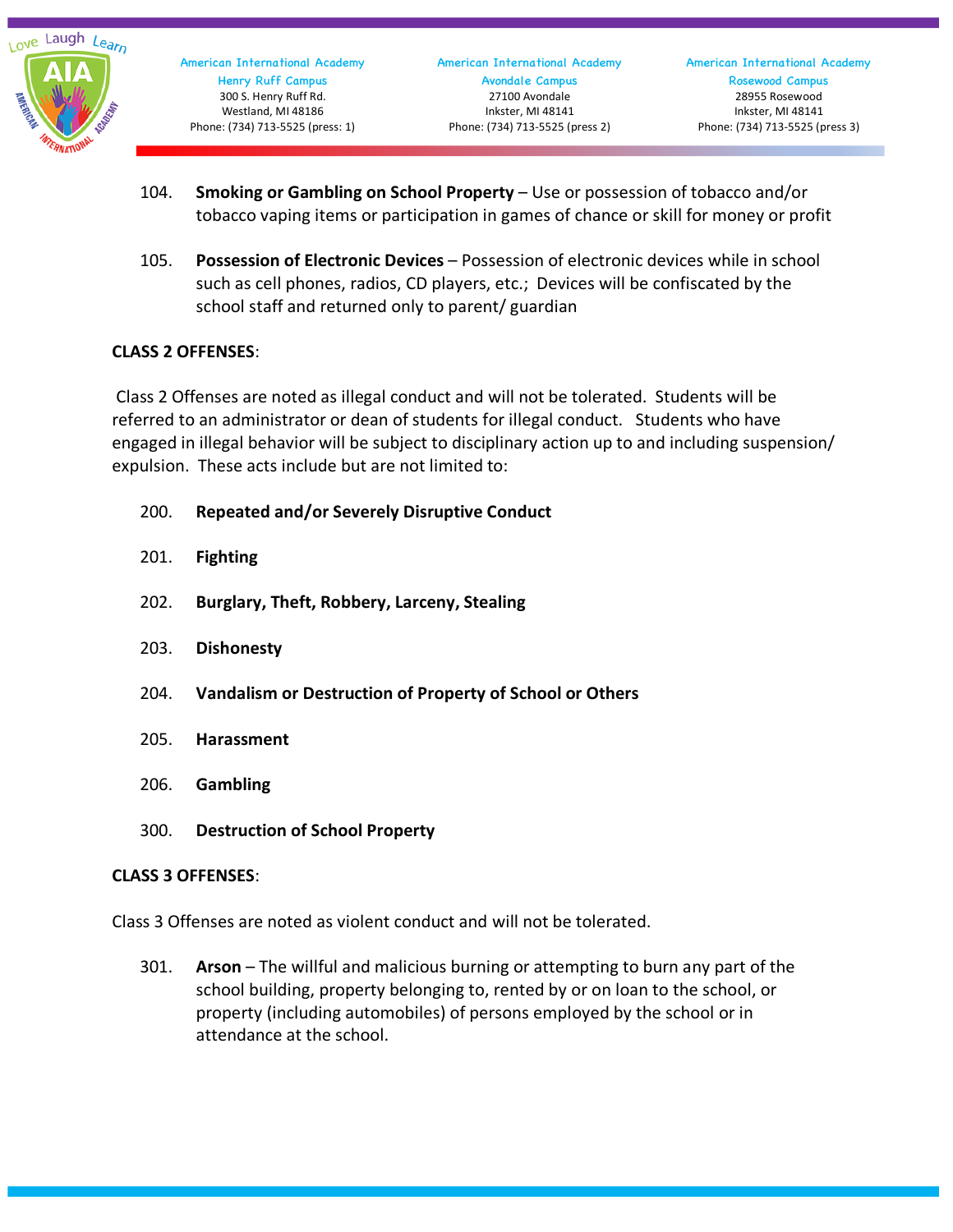

- 302. **Possession or Use of a Firearm** Possession of a gun, including but not limited to: handguns, rifles, shotguns, zip guns, starter pistols, pellet guns, BB guns, or anything resembling a gun
- 303. **Possession or Use of a Knife** Knives are defined to include a knife, regardless of blade length or total size, straight razor, box cutter with razor or any instrument which has been altered to be used as a weapon in a manner similar to a knife (example: letter opener, file, ice pick, etc.)
- 304. **Possession or Use of Other Lethal Weapon** Possession of weapons, other than a gun or knife, which have the capacity to cause serious injury or death, such as karate sticks, brass knuckles, throwing stars, etc.
- 305. **Possession of a Weapon or Other Dangerous Objects** Possession of a weapon is defined to include:
	- Carrying the item
	- Storing the item in a space assigned to a student, such as a locker or desk
	- Having the item under one's control, such as hiding a weapon in the building, on school grounds, etc. OR
	- Voluntarily permitting another person to store the item in an assigned school space without reporting it to the appropriate school staff

#### 306. **Assault upon a School Official/Employee**

#### 307. **Assault Upon a Student**

308. **Use or Possession of Any Illegal Substance**- Students are forbidden to use or possess any illegal drug, drug paraphernalia, substance, or alcohol on the school campus or in conjunction with any school function. Moreover, there is to be no evidence of the use of illegal drugs, materials, substance or alcohol before any school function. The possession or association with someone who possesses illegal drugs, materials, substances or alcohol on campus, at an off-campus affair or before a school affair will result in **immediate dismissal from school pending an expulsion hearing.** Medicine is to be turned over to the designated school personnel for dispensing. Students are not allowed to be in possession of any medication during the school day.

#### **Possession of illegal drugs, materials, substances or alcohol is defined to include:**

• Carrying the item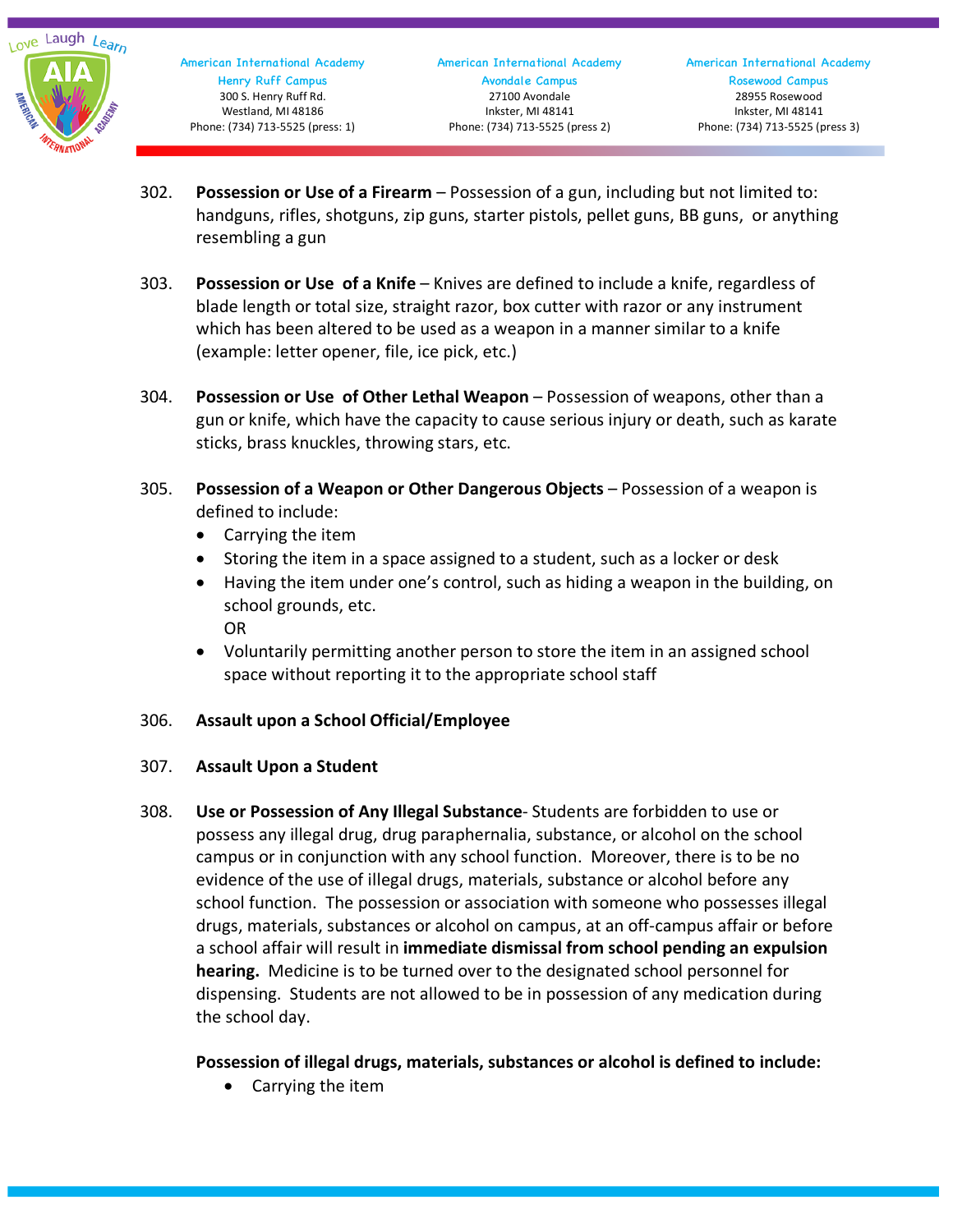

- Storing the item in a space assigned to a student, such as a locker or desk
- Having the item under one's control, such as hiding it in the building, on school grounds, etc. OR
- Voluntarily permitting another person to store the item on school property without reporting it to the appropriate school staff
- 309. **Sexual Misconduct**
- 310. **False Alarms**
- 311. **Harassment**
- 312. **Other Illegal Conduct** Any conduct which constitutes an offense under city, state, and/or federal laws

#### **DISCIPLINARY ACTION FOR CLASS 3 OFFENSES CAN RESULT IN LONG TERM SUSPENSION AND/OR EXPULSION**.

#### **GUN- FREE SCHOOLS POLICY**

Under Michigan law, any student who is found to possess a dangerous weapon in a Weapon-Free Zone, or who commits arson in a school building or on school grounds, or who commits criminal sexual conduct in a school building or on school grounds, shall be expelled from the school district permanently.

By way of example, but not by way of limitation, a dangerous weapon is a: firearm (i.e. a weapon such as a handgun, rifle, pellet gun, or starter pistol), dagger, dirk, stiletto, and knife with a blade over 3 inches in length, pocket knife opened by mechanical device, iron bar, or brass knuckles.

#### **DUE PROCESS PROCEDURES**

When disciplinary measures are administered, the student and/ or parent/ guardian may request a conference with the administrator involved. If the matter is still unresolved, the parent/ guardian may submit a written request for appeal.

**All suspensions must be followed by a readmission conference with the student, parent/ guardian, and an administrator.**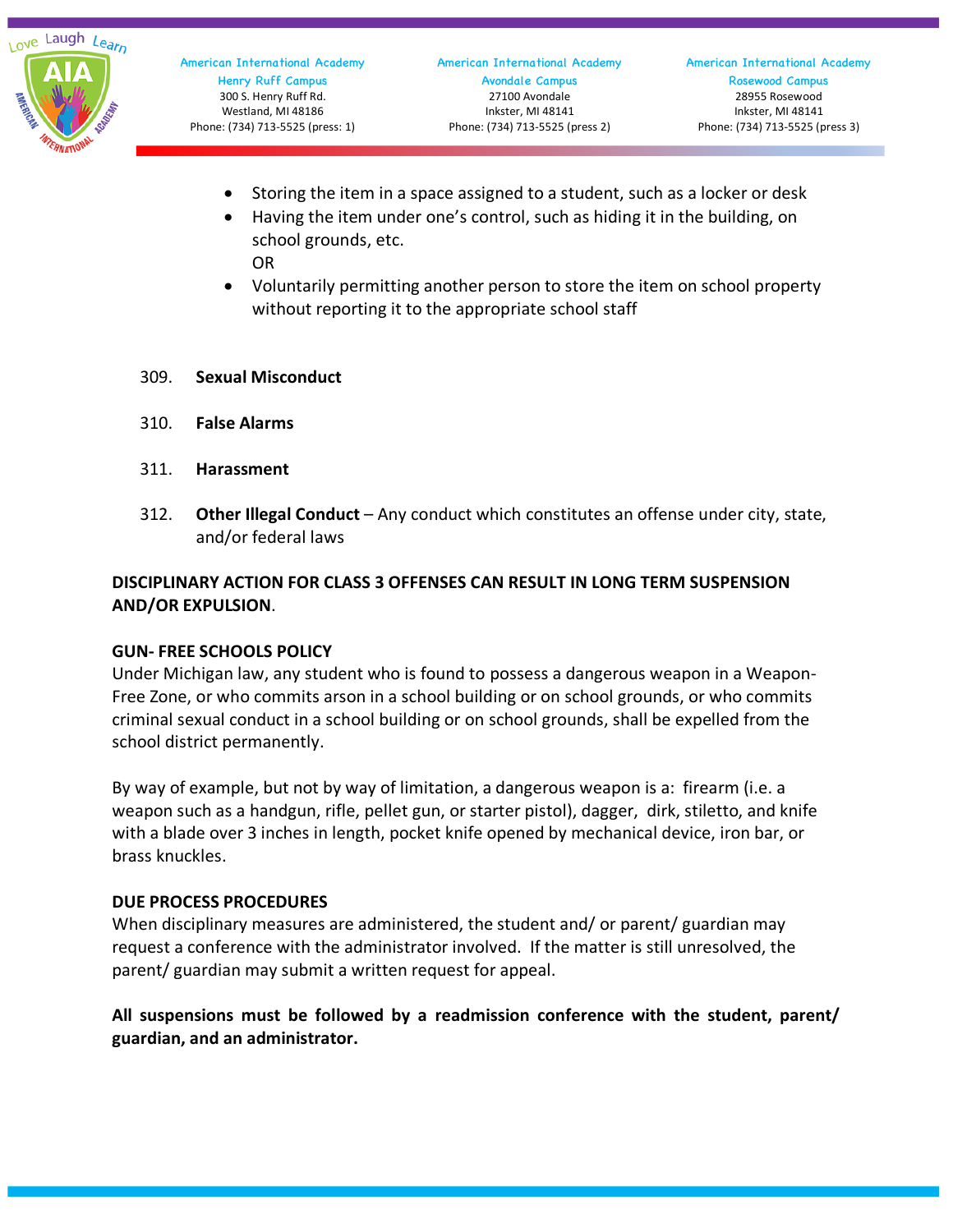Love Laugh Learn



 American International Academy Henry Ruff Campus 300 S. Henry Ruff Rd. Westland, MI 48186 Phone: (734) 713-5525 (press: 1)

American International Academy Avondale Campus 27100 Avondale Inkster, MI 48141 Phone: (734) 713-5525 (press 2)

American International Academy Rosewood Campus 28955 Rosewood Inkster, MI 48141 Phone: (734) 713-5525 (press 3)

#### **American International Academy School- Parent- Student Compact**

This mutual agreement will serve as a sign of our commitment for establishing and maintaining our shared responsibilities for student learning and student achievement between school and home. The purpose of this agreement is to clarify each partner's responsibilities as we strive for educational equity and excellence for all students.

#### **PARENT/ GUARDIAN AGREEMENT**

I want **I want** to be successful in school. Therefore, I pledge to do the following:

- See that my child attends school regularly and arrives on time with all supplies
- Provide the school with current and updated phone numbers, addresses, and email address
- Establish a time for homework and review it regularly
- Encourage my child's efforts and be available for questions
- Promptly read and return all notices from the school
- Communicate frequently with my child's teacher to find out howmy child is doing in school and what my child is learning
- Support the school in its efforts to maintain proper dress code and discipline
- Volunteer in my child's school and classroom if time or schedule permits
- Attend parent- teacher conferences and school related events

Parent(s)/Guardian(s) Signature(s): \_\_\_\_\_\_\_\_\_\_\_\_\_\_\_\_\_\_\_\_\_\_\_\_\_\_\_\_\_\_\_\_\_\_\_\_\_\_\_\_\_\_\_ Date \_\_\_\_\_\_\_\_\_\_\_\_\_\_\_\_

During, our first conference, the teacher and I met and reviewed our portion of the compact. Date linitials

#### **STUDENT AGREEMENT**

It is important that I work to the best of my ability; therefore, I shall strive to do the following:

- Come to school regularly
- Report to class on time and be prepared to learn
- Complete and return homework assignments when due
- Obey school rules
- Show respect for myself, my school, my teachers, and other students

Student Signature: \_\_\_\_\_\_\_\_\_\_\_\_\_\_\_\_\_\_\_\_\_\_\_\_\_\_\_\_\_\_\_\_\_\_\_\_\_\_\_\_\_\_\_ Date \_\_\_\_\_\_\_\_\_\_\_\_\_\_\_\_\_\_

#### **TEACHER AGREEMENT**

It is important that students achieve; therefore, I shall strive to do the following:

- Provide high quality curriculum and instruction in a supportive, safe, and effective learning environment that enables the student to meet the State's student academic achievement standards
- Display respect for each child and his/ her family
- Provide parent/ guardian(s) with assistance in understanding academic achievement standards and assessments and how to monitor your child's progress
- Provide opportunities for ongoing communication between parents/ guardian and teachers through, at a minimum, semi-annual parent-teacher conferences
- I will also provide reports and communication regarding your child's progress

Classroom Teachers' Signature \_\_\_\_\_\_\_\_\_\_\_\_\_\_\_\_\_\_\_\_\_\_\_\_\_\_\_\_\_\_\_\_\_\_\_\_\_

| Title I Teacher's Signature |  |
|-----------------------------|--|
|                             |  |